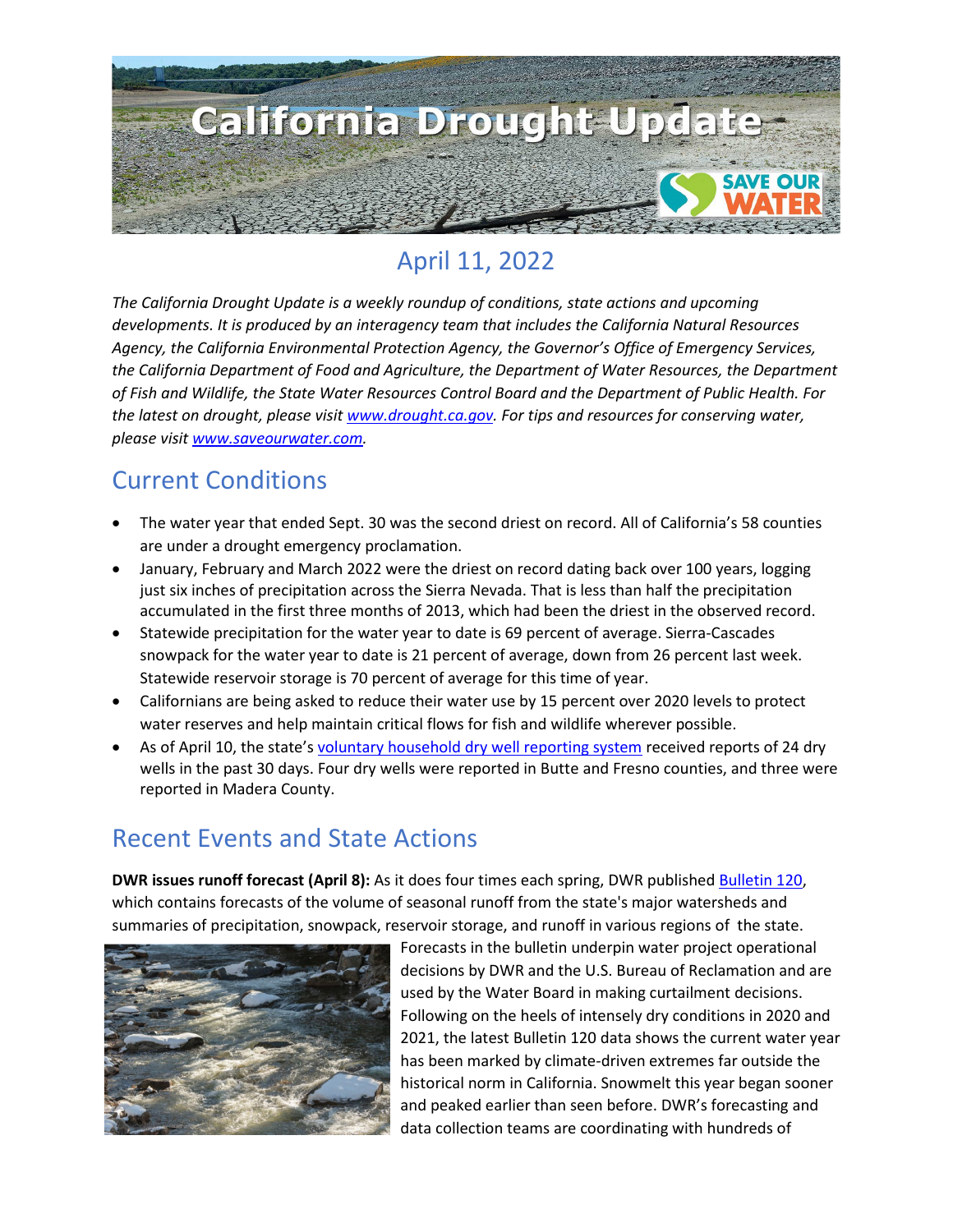scientists, researchers and partner agencies across the state to present the best picture of runoff conditions possible in the face of unprecedented drought conditions and climate whiplash.

**State Water Board receives draft plan for Sacramento River operations (April 7):** The State Water Board received a draft [Sacramento River Temperature Management Plan \(TMP\)](https://www.waterboards.ca.gov/drought/sacramento_river/docs/draft2022-sacramento-river-temperature-management-plan-April6.pdf) for Water Year 2022 from the U.S. Bureau of Reclamation. The TMP describes how Reclamation plans to operate Shasta Reservoir through this third consecutive year of drought for the benefit of fish species in the Sacramento River. Board staff is assessing the plan in coordination with the National Marine Fisheries Service, U.S. Fish and Wildlife Service, California Department of Fish and Wildlife, and DWR. The Board expects to receive the final plan on May 1.

**Allocations for Feather River contractors reduced by 50 percent (April 8):** Based on the runoff forecast in the latest Bulletin 120, DWR informed six water districts with senior water rights along the Feather River below Lake Oroville that their water supply allocation will be reduced by 50 percent this year. The reduction is triggered by low runoff into Lake Oroville forecast for this spring and summer.

**Funds released to repair major canal (April 7):** DWR announced an agreement to award \$3.3 million in

funding to the San Luis and Delta-Mendota Water Authority to repair segments of the Delta-Mendota Canal in the San Joaquin Valley that have been damaged by land subsidence tied to overpumping of groundwater. The canal is one of four projects that will receive funds as part of a \$100 million initiative in the 2021-22 state budget to improve San Joaquin Valley water conveyance systems. Last month, DWR released \$29.8 million in funding to the Friant Water Authority to repair segments of the Friant-Kern Canal.



**Water conservation data for February reported (April 5):** The Water Board shared monthly water use data showing a statewide decrease in water consumption of .5 percent in February 2022 compared to February 2020. The South Coast, which includes 55 percent of the state's population, reduced demand by .2 percent. Water use rose in some regions, including a 6.7 percent increase in the Sacramento River region.

**State Water Board's Executive Director approves temporary urgency change petition (April 4):** The State Water Board [conditionally approved](https://waterboards.ca.gov/drought/tucp/docs/2022/20220404_tuco_swrcb.pdf) a temporary urgency change petition (TUCP) filed on March [18](https://www.waterboards.ca.gov/waterrights/water_issues/programs/applications/transfers_tu_notices/2022/20220318_tucpnotice.pdf) by DWR and the U.S. Bureau of Reclamation (the state and federal water project operators). Effective from April 4 through June 30, the petition is expected to conserve water in upstream reservoirs for salinity control in the Delta, human health and safety supplies, hydropower operations and some level of fish protection. DWR and Reclamation started operating pursuant to the TUCP on April 4.

**New videos show easy ways to conserve water (ongoing)**: The Save Our Water campaign is reaching Californians with helpful videos and tips for fixing leaks and reducing outdoor watering. Visit www.saveourwater.com for more.

**Curtailments adjusted (ongoing):** As drought conditions persist, the State Water Board continues to monitor six critical watersheds where worsening conditions may threaten water supplies. Curtailments